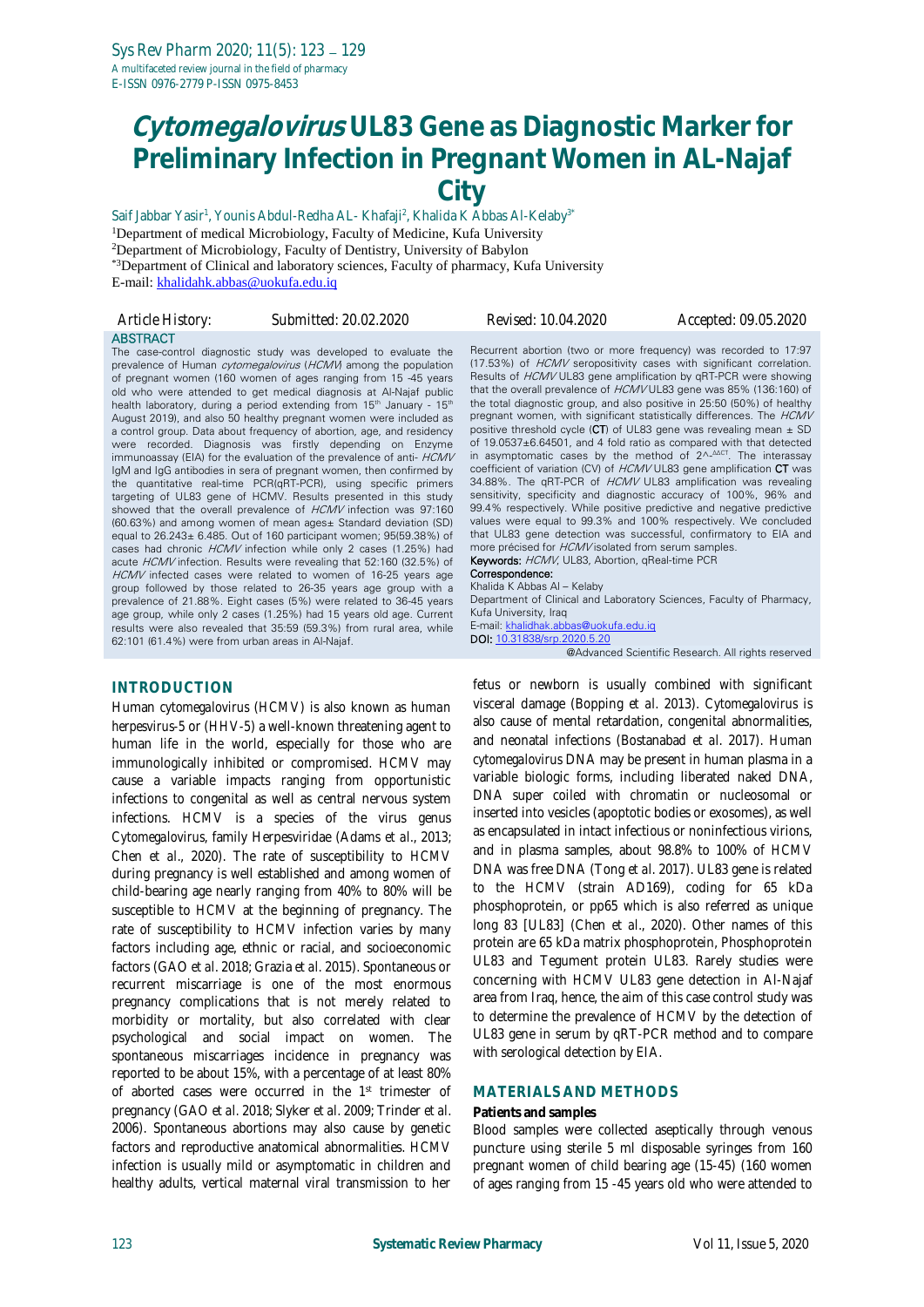get medical diagnosis at Al-Najaf public health laboratory, during a period extending from 15<sup>th</sup> January to 15<sup>th</sup> August 2019). Fifty healthy pregnant women were included as a control group. Data about frequency of abortion, age, and residency were recorded. Serum samples were then separated on to two aliquots one of them regarded to PCR assay and the other was specified for *HCMV* positivity testing and IgG or IgM titer evaluation. These vials had been stored at -70°C till used.

## **Ethical considerations**

Information about all participants was recorded according to the questionnaire statement, with the demonstrations explaining the aims of this study; ethical approval was obtained.

# **Enzyme immunoassay (EIA)**

This test was used to evaluate the presence of anti-*HCMV* IgM and IgG antibodies using EIA kit for *HCMV* IgG/IgM tests (Biomereux, France) according to the instructions of the manufacturer. In the double-sandwich IgM EIA, a result of  $\geq$  1.1 was interpreted as positive, a result of 1 to 0.9 was interpreted as equivocal, and a result of less than 0.9 was interpreted as negative, while for  $I_{Q}G$  a result of  $> 1.10$  was interpreted as positive, a result of 0.9 to 1.194 was

interpreted as equivocal, and a result of < 0.90 was interpreted as negative (Prince and Leber 2002)**.** 

#### **DNA Extraction and PCR amplification**

DNA was extracted and purified by using a Favor Prep ™ blood genomic- DNA extraction mini kit (Favorgen Co, Taiwan), according to the manufacturer's instructions. The purity of the extracted total DNA were determined by measuring the absorbance ratio at wavelength 260 nm /280 nm using Scan drop spectrophotometer (Biodrop Co, UK(. The estimation of the initial UL 83 gene concentration and DNA purity was also done according to Usman et al. (Usman *et al*. 2014). DNA sample was diluted with the elution buffer to 1:10, the optical density was read with spectrophotometer at wavelength 260nm, and the acceptable DNA concentration for PCR application was 50 ng/µl. The purity of DNA would be: Pure DNA: Absorbance (A) at 260nm/A280nm = 1.8-2.0. Analysis of the PCR products (10 µl) was undertaken by electrophoresis separation on an ethidium bromide-stained 2 % agarose gel. The purified *HCMV* amplicon was used for the application of standard curve and assessment of positive detection, while the purified genome of *HSV*-1 was used as a negative control and to ensure the absence of external cross reactivity or contamination.

**Table 1:** Forward, reverse primers and probe used for HCMV UL83 gene amplification

| Primer                           | Primer Sequence (5 to 3)                                | GC%                     | $Tm(^{\circ}C)$  | Product<br>length(bp)      |
|----------------------------------|---------------------------------------------------------|-------------------------|------------------|----------------------------|
| (pp549s)<br>UL83F                | 5'-GTCAGCGTTCGTGTTTCCCA-3'                              | 52.63%                  | $57.3^{\circ}$ C | 263bp                      |
| (pp812as) UL83 R                 | 5'-GGGACACAACACCGTAAAGC-3'                              | $60.5^{\circ}$ C<br>55% |                  | (Gault et al.,<br>2001)    |
| (pp770s)<br>fluorogenic<br>probe | 5'-FAM-CCCGCAACCCGCAACCCTTCATG-<br>3 <sup>-</sup> TAMRA | 65.22%                  | $64.4^{\circ}$ C |                            |
| B-actin184F                      | 5'-AGAGCTACGAGCTGCCTGAC-3'                              | 60%                     | 58.7°C           | 184bp                      |
| B-actin184R                      | 5'-AGCACTGTGTTGGCGTACAG-3'                              | 55%                     | 58 °C            | (Kienka<br>еt<br>al. 2019) |

# **Sample preparation for qRT-PCR**

About 5  $\mu$ l of internal control ( $\beta$ -actin gene) was added in order to control the isolation procedure and to check for possible PCR inhibition. This assay involved co amplification of *HCMV* DNA and an internal control in a single reaction using the overall sequence-specific primers. The target DNA amplification fluorescent signal was detected by a probe labeled at the 5' end with FAM, through the FAM channel. The fluorescent signal generated by the internal control amplification is detected by a different reporter molecule, Cy5 through the Cy5 channel (Bilenoğlu *et al.* 2015). The detection of UL83 gene of *HCMV* was done by qRT-PCR. The primer pairs (forward and reverse were manufactured by Humanizing Genomics Macrogen Company, (South Korea), shown in table (1) that mentioned by (Sowmya *et al*., 2006) for the amplification of a 263 bp DNA fragment of the UL83 gene for *HCMV*. The initial denaturation of 95ºC for 15 min, followed by 50 cycles of 95°C for 30 seconds, and 1:30 minutes at 54°C (Bilenoğlu et

*al*. 2015). All the PCR samples were then kept at -20ºC until used. The fold change and variability of *HCMV* UL83 gene amplification was measured by qRT-PCR using the relative quantification method (2<sup>- $\Delta$ Oct</sup> method). The fold-change in *HCMV* UL83 gene was normalized to a housekeeping gene  $\beta$ - actin and relative to a calibrator sample using specific equations (Gault *et al*. 2001; Livak KJ1 2001; Pfaffl 2004).

# **PCR product detection**

The ascertained horizontal electrophoresis in 2 % agarose gel was done for PCR product by using Tris-boric acid-EDTA buffer (pH, 8.3) as a medium for gel preparation and running, with final concentration of 0.5 µg/ml Ethidium bromide staining. The visualization of bands was done by gel documentation system and ultra-violet light. The expected *HCMV* DNA fragment was 263 bp, positive and negative (containing only the reaction mixture) controls were tested with the samples each time. Procedures for avoiding contamination, DNA purification, preparation of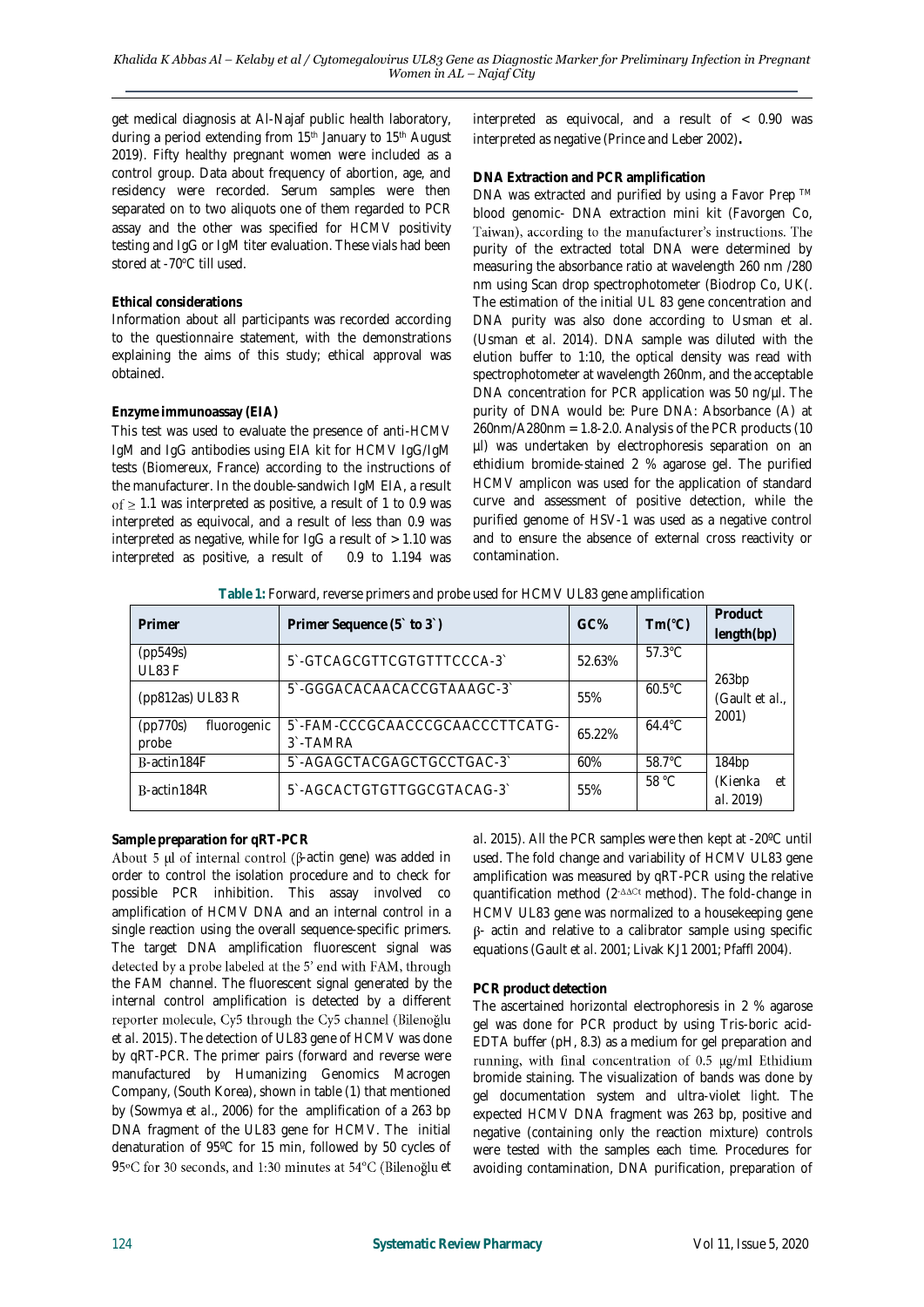PCR composite and specific optimized amplification were strictly followed.

#### **Statistical analysis**

Results statistical analysis was performed using SPSS-18.0. Data were expressed as CT Mean  $\pm$  SD, Chi-square test, Sensitivity and specificity as well as interassay coefficient of variation and diagnostic accuracy, positive predictive and negative predictive values was also applied. In all tests, P value of less than 0.05 was regarded statistically significant. Relative quantification of Livak method was used for the calculation for 2^<sup>-∆∆cT</sup>and gene fold ratio (Gault *et al.* 2001; Livak KJ1 2001)

# **RESULTS AND DISCUSSION**

## *HCMV* **Seropositivity by EIA**

Results presented in this study showed that overall the prevalence of *HCMV* was 97:160 (60.63%). Out of 160 women; 95(59.38%) of samples had chronic *HCMV* infection characterized by the presence of positive IgG

antibodies while only 2 (1.25%) were had acute *HCMV* infection characterized by the presence of positive IgM antibodies, summery was shown in Table (2). Control group investigation showed that 12:50 (24%) cases were seropositivity for anti *HCMV* IgG, while all control cases revealed IgM seronegativity. These results were significant at  $p < .05$  (The chi-square statistic was 20.4699, p-value  $<$ .00001), Table (3). Data of EIA were showed that *HCMV* positive samples were revealing  $OD$  of mean  $\pm SD$  equal to 88.356± 87.682 and interassay coefficient variation of 99.236. The EIA was revealing sensitivity, specificity and diagnostic accuracy of 80.17%, 96% and 86.46% respectively. While positive predictive and negative predictive values were equal to 96.8% and 76.17% respectively. Variable results concerning abortion frequency were shown, out of 97 *HCMV* positive cases; no history of abortion was recorded in 32 (32.99%), One time abortion frequency in 48 cases (49.48%), two times abortion frequency in 12 cases (12.37%) and 3 or more abortion frequency times were recorded in 5 cases (5.16%) table (4).

#### **Table 2:** *HCMV* Seropositivity by EIA in symptomatic cases

| Anti-HCMV EIA                            |                             |          |       |          |       |  |
|------------------------------------------|-----------------------------|----------|-------|----------|-------|--|
| Total number of patients<br>investigated | Anti- HCMV<br>Antibody type | Positive |       | Negative |       |  |
|                                          |                             | Number   | %     | Number   | %     |  |
| 160                                      | IgM                         |          | .25   | 158      | 98.75 |  |
|                                          | lgG                         | 95       | 59.38 | 65       | 40.62 |  |

#### **Table 3:** Control group results of *HCMV* Seropositivity by EIA

| Anti-HCMVFIA  |               |          |    |          |     |  |
|---------------|---------------|----------|----|----------|-----|--|
| Total control | Anti- HCMV    | Positive |    | Negative |     |  |
| Number        | Antibody type | Number   | %  | Number   | %   |  |
| 50            | <b>IgM</b>    | 0:50     |    | 50:50    | 100 |  |
|               | lgG           | 12:50    | 24 | 38:50    | 76  |  |

#### **Table 4:** Seroprevalence of *HCMV* according to the frequency of abortion

| Abortion<br>Cases | 0 time (No history<br>previous<br>οf<br>abortion) | One time | Two times | $\geq$ 3 times | Total <i>HCMV</i> positive<br>cases |
|-------------------|---------------------------------------------------|----------|-----------|----------------|-------------------------------------|
| <b>Number</b>     | 32                                                | 48       |           |                |                                     |
| %                 | 32.99                                             | 49.48    | 12.37     | 5.16           | 100%                                |

#### **Age distribution**

Results revealed that 52:160 (32.5%) of *HCMV* infected cases were related to women of 16-25 years age group followed by those related to 26-35 years age group with a prevalence of 21.88%. Eight cases (5%) were related to 36-45 years age group, while only 2 cases (1.25%) had 15 years old age, Table  $(5)$ . Results were statistically significant at  $p < 0.05$ .

**Demographic distribution**

Out of the total *HCMV* positive samples, there were 35:59 (59.3%) from rural area, while 62:101 (61.4%) were from urban areas in Najaf. The chi-square statistic was 0.0665. The p-value was .796543. These results were not significant at p < .05, table (6).

#### **Table 5:** *HCMV* Seropositivity by age groups

| Age group in years | HCMV positive cases |        |  |
|--------------------|---------------------|--------|--|
|                    | <b>Number</b>       | $\%$   |  |
| < 15               | 2:160               | 1.25%  |  |
| $16 - 25$          | 52:160              | 32.5 % |  |
| 26-35              | 35:160              | 21.88% |  |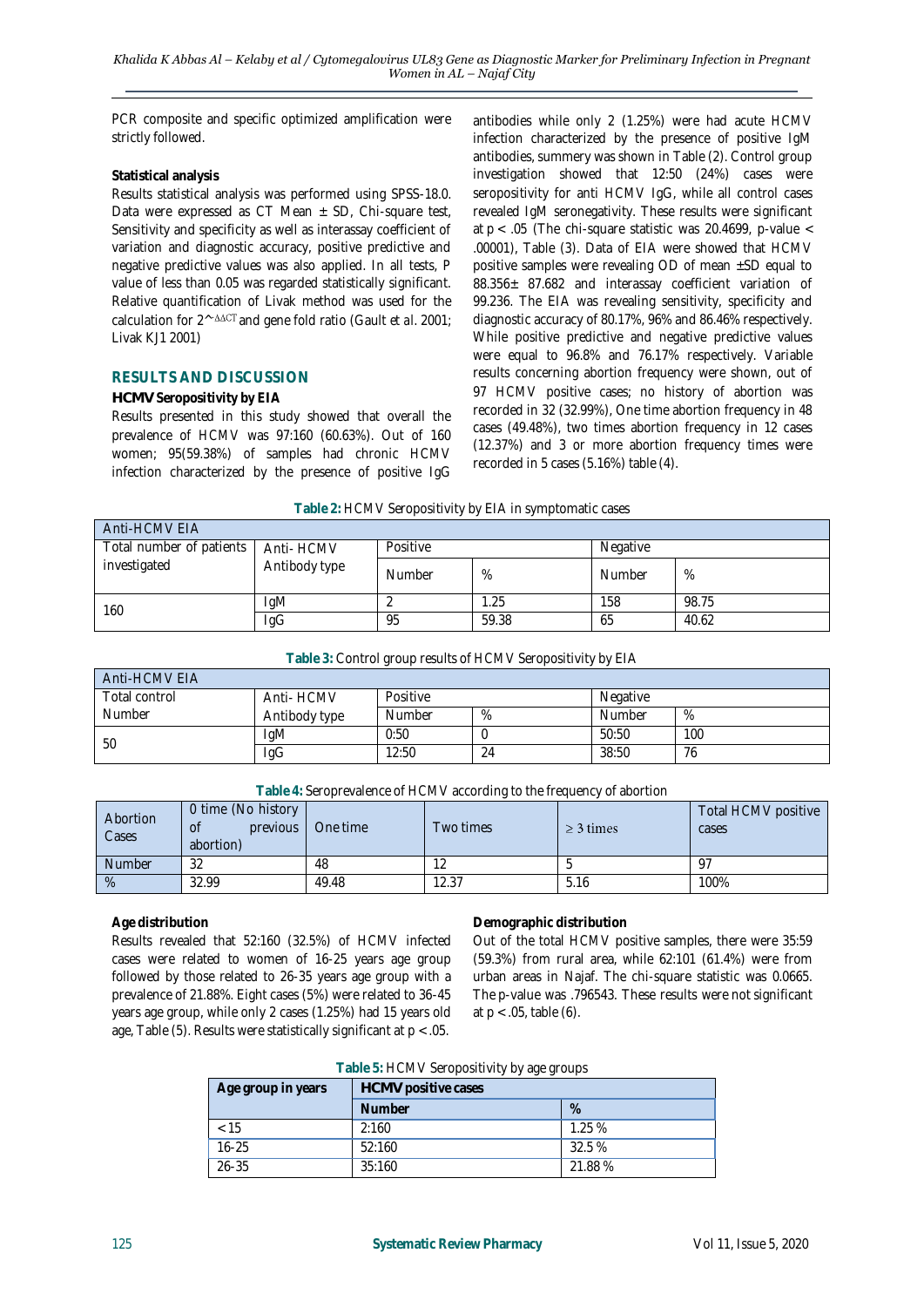| $36 - 45$ | 8:160 | $\overline{\phantom{0}}$<br>%<br>h<br>◡ |
|-----------|-------|-----------------------------------------|
| uldi      | 160   | 60.63                                   |

| Residence | Total investigated | <b>Fable 0. I TOM V TOtal 3G OPOSITIVITY according to the residence</b><br>HCMV positive cases |        |  |
|-----------|--------------------|------------------------------------------------------------------------------------------------|--------|--|
|           | aborted women      | <b>Number</b>                                                                                  | $\%$   |  |
| Rural     | 59                 | 35:59                                                                                          | 59.3%  |  |
| Urban     | 101                | 62:101                                                                                         | 61.4%  |  |
| Total     | 160                | 97:160                                                                                         | 60.63% |  |

**Table 6:** *HCMV* total seropositivity according to the residence

#### **Results of UL83 amplification**

Results presented in this study showed that out of 160 women investigated, the overall prevalence of *HCMV* UL83 gene was (85%), as this test was positive in 136:160, while 24 samples (15%) were showing negative results. *Human Cytomegalovirus* UL83 gene was also positive in 25:50 (50%) of healthy pregnant women, with statistically significant differences at  $p < .05$  (The chi-square statistic was 26.087, pvalue was < .00001), as shown in Table (7), Figure (1&2). The *HCMV* UL83 gene positive **CT** values of diagnostic group (usually symptomatic) were revealing mean  $\pm$  SD of 19.0537±6.64501, and 4 fold ratio of amplification as

calculated by the method of 2^-^^CT. The interassay coefficient of variation (CV) of *HCMV* UL83 gene amplification **CT** was 34.875%. While the *HCMV* UL83 gene positive **CT** values that detected in asymptomatic cases (healthy pregnant women) were revealing mean  $\pm$  SD of 16.00264±1.16703. The qRT-PCR of *HCMV* UL83 amplification was reflecting sensitivity, specificity and diagnostic accuracy of 100%, 96% and 99.4% respectively. While positive predictive and negative predictive values were equal to 99.3% and 100% respectively.

| Table 7: Distribution of HCMVUL83 gene in patients and control group |  |  |
|----------------------------------------------------------------------|--|--|
|----------------------------------------------------------------------|--|--|

| HCMV UL83gene qRT-PCR assay |              |               |          |      |          |    |
|-----------------------------|--------------|---------------|----------|------|----------|----|
| Investigated                | Total        | <b>Number</b> | Positive |      | Negative |    |
| groups                      | investigated |               | Number   | $\%$ | Number   | %  |
| Patients group              | 160          |               | 136      | 85   | 24       | 15 |
| Control group               | 50           |               | 25       | 50   | 25       | 50 |



**Figure 1:** Real time polymerase chain reaction for *HCMV* UL83 gene amplification: florescence data (FAM) collection during the first 27 cycles, showing positive results (curves over the threshold line), as compared with negative control (curves with or under than threshold line)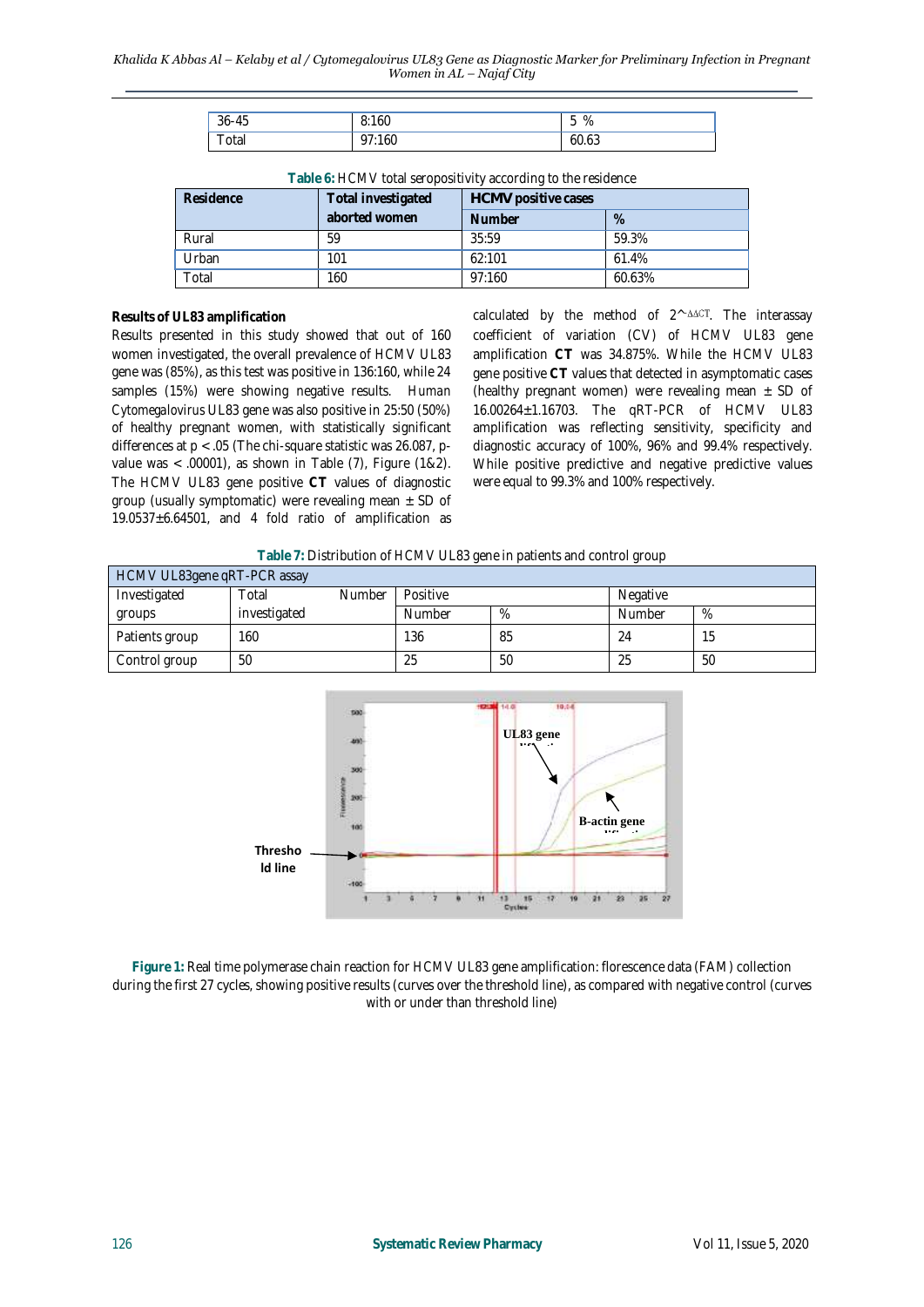

**Figure 2:** *HCMV* UL83 gene product (263bp) detection by 2% agarose gel electrophoresis profile ; Lane 1, 3 and 5 are UL83 Negative samples; Lanes 2,4 and 6 are UL83 gene positive samples-; M: ladder (100-1500bp), Ethidium bromide (0.5 µg/ml) staining and at 80V for 1 hrs.

## **DISCUSSION**

The present study carried out on 160 women of varying age from 15-45 from different areas in Al-Najaf city. This study was planned to elucidate *HCMV* UL83 gene as diagnostic marker for preliminary infection detection in serum of pregnant women in AL-Najaf city. The primary detection was done by Enzyme immunoassay (EIA) based on specific anti-*HCMV* IgM and IgG, and then qRT-PCR. In case of *HCMV* infection, early and accurate diagnosis remains crucial for susceptible hosts since the development of resistance could be avoided with early preventive antiviral therapy (Kotton and Nelson 2013). A TaqMan qRT-PCR was developed to measure *HCMV* UL83 gene specific sequence that code for *HCMV* tegument protein pp65, Primers and probe was tested for other human herpes viruses (*Herpes simplex virus types 1* and *Epstein-Barr virus*) and human fibroblast DNA (data not shown) and no crossreactivity was observed. This UL83 gene detection was normalized by means of the quantification of  $\beta$ - actin gene as an internal control gene. The results of the real-time PCR assay were positively correlated with those of the *HCMV* infectivity as compared to non-infected healthy pregnant women (p-value was < .00001). The *HCMV* UL83 gene positive **CT** of diagnostic group (usually symptomatic) was reflecting 4 fold ratio of amplification as compared with that detected in asymptomatic cases (healthy pregnant women) by the method of  $2^{\wedge -\Delta\Delta CT}$ , the interassay coefficient of variation. Current results were revealing high sensitivity, specificity and diagnostic accuracy, at the same time with acceptable realistic PPV, NPV and less interassay CV concerning qRT-PCR as compared with EIA, The results were revealing that qRT-PCR was more sensitive than enzyme immunoassay suggesting that latter may be considered a useful alternative for diagnosing *HCMV* infection during pregnancy. The method of qRT-PCR has proven to be one of the major application protocols in the detection and quantification of different pathogens. This assay may introduce many advantages like high sensitivity, speed, suitable cost efficiency and practicality. However, the performance is highly depending on the specific target region (Bilenoğlu et al. 2015). The diagnosis of primary

positive seroprevalence of maternal *HCMV* infection in pregnancy should be based on de-novo appearance of specific anti *HCMV* IgG in the sera of pregnant women who were previously seronegative, or on detection of specific anti *HCMV* IgM antibody associated with low IgG avidity. The diagnosis of secondary infection should be based on IgG antibody titer of significant rise with / without the presence of IgM and high IgG avidity. In case benefit ratio is variable depending on the low transmission rate (Yinon *et al*., 2018). Current results were came in agreement with that mentioned by Ligozzi *et al*. (Ligozzi *et al*. 2016) demonstrated that TaqMan qPCR was characterized with sensitivity and offer some advantages: including ease of management and execution, quantification of *HCMV*, rapid determination of positive and negative *HCMV* samples, possibility of semi-automation of protocol/assay or adaption of a molecular screening of *HCMV* congenital infection. Other reports mentioned that maternal plasma *HCMV* DNAemia identified a subgroup of Kenyan women and infants at high risk for death in the 2 years following delivery (Slyker *et al*. 2009). *Human Cytomegalovirus* DNA was detected in 136 serum samples from symptomatic cases and in 25 serum samples of healthy pregnant women. These results were come in agreement with that mentioned by Petrov and his colleagues in similar study that there was a high frequency of *HCMV* DNA in abortive samples from women with pregnancy risky or loss (Petrov *et al*. 2019). The majority of *herpes viruses* can persist in host cells indefinitely to have a latent infection pathway or persistency. Limited illness may be accompanied with the primary infection that extend for long-term latency and always were often asymptomatic. However, during latent period, a small number of viral genetic elements may transcribe latency- mRNA transcripts in variable host cells. In this squeal, viruses can maintain persistency in host cells for long term period, though limited clinical illness of primary infection, long-term latency may persist with no signs and symptoms (Y. Chen *et al*. 2018). During the latency period, *HCMV* may not cause any adverse reactions, but the transmission may be occurring to other hosts via direct contact. When *HCMV* are stimulated by any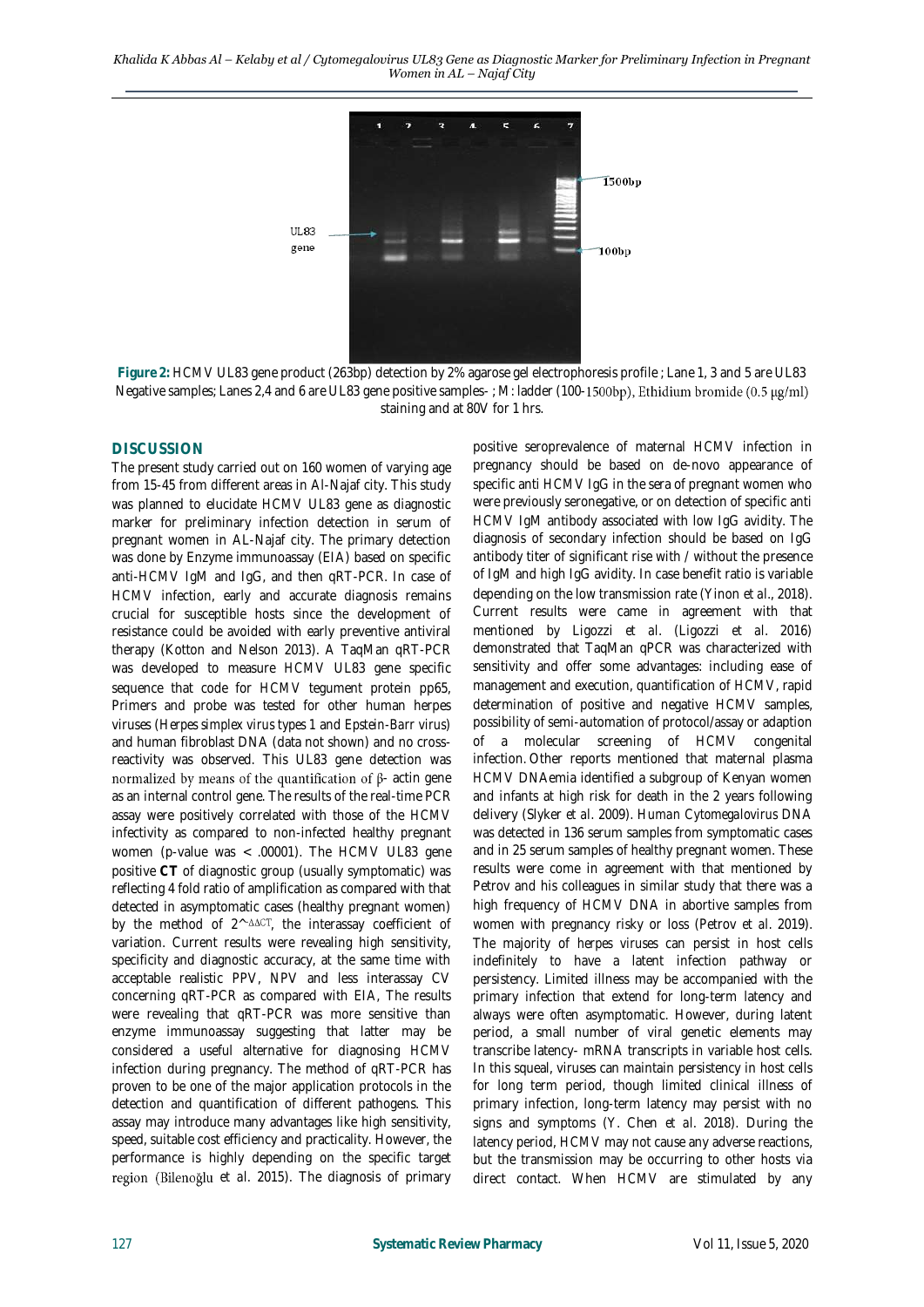enhancement factor, or during host immune system suppression, these dormant viruses can reactivate again to start generating large number of viral progeny with presence of symptoms and diseases initiating lytic life cycle. Routine serologic screening for *HCMV* during pregnancy will introduce understanding of *HCMV* infection and its prevention among pregnant women. The results of this assay will provide useful information about *HCMV* infection in the early stages of fetus development, and in combination with other diagnostic tools it will enable mothers as far as obstetricians to make informed decisions about the management of pregnancies complicated by *HCMV* infection (Jones *et al*. 2000). This study revealed that 17:97 (17.53%) of *HCMV* positive cases were significantly correlated with recurrent abortion of two or more frequency, this somewhat came in consistent with the findings of Khalf *et al*. (Khalf *et al*. 2012) who were mentioned that recurrent abortion correlate with 14% of pregnant women with *HCMV* positive results. *Human Cytomegalovirus* immunoglobulin M (*HCMV*-IgM) is initially secreted during early stage of *HCMV* infection, while the *HCMV*-IgM detection is indicative of acute, active, or recent infection. Weeks later to the primary viral infection, *HCMV*-IgG antibody is secreted and maintained for life. Hence, the detection of *HCMV*-IgG is an indication about past or previous infection (Fellous *et al*. 2013). Results were revealing that 52:160 (32.5%) of *HCMV* infected cases were related to women of 16-25 years age group followed by those related to 26-35 years age group with a prevalence of 21.88%. Eight cases (5%) were related to 36-45 years age group, while only 2 cases (1.25%) had 15 years old age. These results may came similar to that mentioned by many other studies (Baiati *et al*. 2014; Jihad 2015; Mahdi *et al*. 2011; Slyker *et al*. 2009), that the seropositivity of anti-*HCMV* IgG was higher in women of ages ranging from 20 to 34 years old. This is because the pregnancy chance is higher in women of younger ages (20-35) as compared with older age groups. Present results were also considered to be comparable with Mahdi et al., (Mahdi *et al*., 2011), who showed that an increase in seropositive *HCMV* IgG was positively correlated with abortion and infection, this might be due to the viral effect on cellular metabolism level and activation of other viruses that may co-infect the cells inducing subclinical illness. Our results were also come in agreement with the findings of Khalf *et al*. (Khalf *et al*., 2012) that there were non-significant differences among *HCMV* positive cases according to the residence. However, Seroprevalence rates may also vary with age, geographical area of residence (developing countries were usually with higher rates), and also socioeconomic status (economically depressed regions were usually with higher rates) (Bate *et al*. 2010; Razonable and Hayden 2013). Finally, there are several requirements for an optimized protocol for *HCMV* monitoring. These requirements include (1) a high sensitive assay that allows preliminary detection in pregnant women or individuals at high risk for disease, (2) use of quantification assay analysis to the results to increase the PPV and to measure viral load during the period of antiviral treatment, (3) Allowing early initiation or introducing an

alternative treatment, and (4) a high level of reproducibility (Boeckh and Boivin 1998).

## **CONCLUSIONS**

From current findings, we concluded that UL83 gene was universally detected in *HCMV* positive cases with four-fold amplification ratio in symptomatic cases that can be monitored by qRT-PCR. Hence, the latter may offer a new alternative diagnostic tool in methodology with improved diagnostic accuracy, acceptable sensitivity as well as specificity, so further future investigations should be manipulated to examine its expression variation according to the therapeutic field that may consequently become an object of choice in saving life for mothers and their fetuses during or after pregnancy period.

#### **AUTHOR'S CONFLICT OF INTERESTS**

The authors declare no conflict of interest, all authors approve of the final article.

#### **ACKNOWLEDGMENTS**

Special thanks to the staff of Al Najaf Public Health laboratory/Virology department for their help in receiving the study cases samples and primary serological testing. We are also appreciating to the clinical laboratory department/Faculty of Pharmacy/University of Kufa, Iraq for performing molecular detection part in their lab.

## **REFERENCES**

- 1. Adams, MJ, AMQ King, and EB Carstens. 2013. Ratification Vote on Taxonomic Proposals to the International Committee on Taxonomy of Viruses (2013). 2013, 158 (DOI 10.1007/s00705-013-1688-5 VIROLOGY): 2023-30.
- 2. Baiati, A M Al, N Jabbar, Mohammed A K Al-saady, and M A Muhsin. 2014. Molecular Detection of Human Cytomegalovirus Genes in Infertile and Breast Cancer Women in Baghdad Province Original Research Article Molecular Detection of Human Cytomegalovirus Genes in Infertile and Breast Cancer Women in Baghdad Province. Int J. Curr. Microbiol App. Sci 3(4): 316-22.
- 3. Bate, Sheri Lewis, Sheila C Dollard, and Michael J Cannon. 2010. "Cytomegalovirus Seroprevalence in the United States : The National Health and Nutrition Examination Surveys, 1988 2004. *Clinical Infectious*  Diseases 50(11): 1439-47.
- Bilenoğlu, Onur et al. 2015. Detailed Polymorphism 4. Study on Cytomegalovirus DNA polymerase Gene to Reveal the Most Suitable Genomic Targets for Quantitative Real-Time PCR. BOSNIAN JOURNAL OF BASIC MEDICAL SCIENCES RESEARCH 15(3): 28 - 34.
- 5. Boeckh, MICHAEL, and GUY Boivin. 1998. Quantitation of Cytomegalovirus : Methodological Aspects and Clinical Applications. CLINICAL MICROBIOLOGY REVIEWS 11(3): 533-54.
- 6. Boppana, Suresh B, Shannon A Ross, and Karen B Fowler. 2013. Congenital Cytomegalovirus Infection :